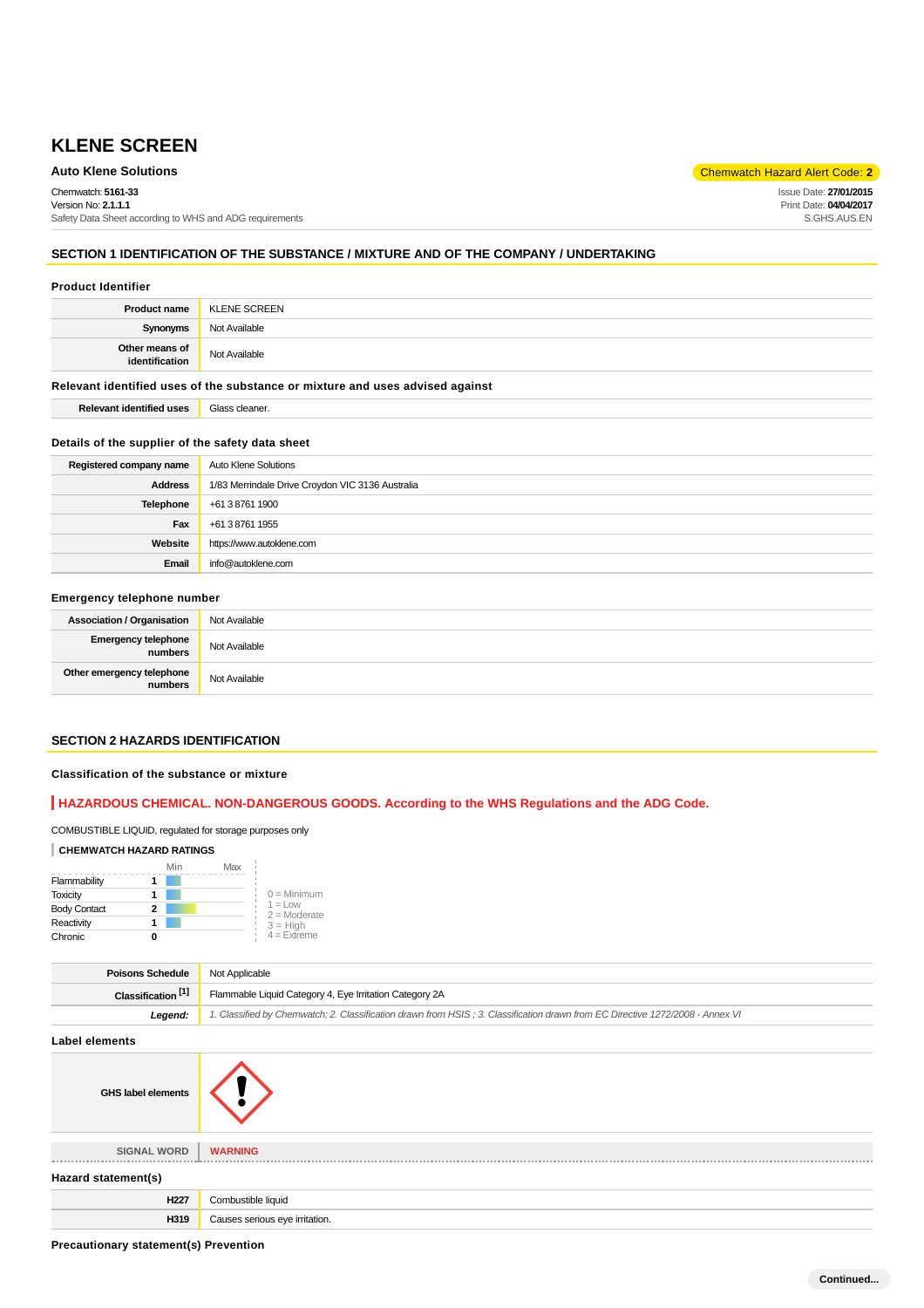| P210                                       | Keep away from heat/sparks/open flames/hot surfaces. - No smoking.                                                               |  |
|--------------------------------------------|----------------------------------------------------------------------------------------------------------------------------------|--|
| P280                                       | Wear protective gloves/protective clothing/eye protection/face protection.                                                       |  |
|                                            |                                                                                                                                  |  |
| <b>Precautionary statement(s) Response</b> |                                                                                                                                  |  |
| P370+P378                                  | In case of fire: Use water spray/fog for extinction.                                                                             |  |
| P305+P351+P338                             | IF IN EYES: Rinse cautiously with water for several minutes. Remove contact lenses, if present and easy to do. Continue rinsing. |  |
| P337+P313                                  | If eye irritation persists: Get medical advice/attention.                                                                        |  |
| <b>Precautionary statement(s) Storage</b>  |                                                                                                                                  |  |
|                                            | Store in a well-ventilated place. Keep cool.                                                                                     |  |
| P403+P235                                  |                                                                                                                                  |  |
|                                            |                                                                                                                                  |  |
| <b>Precautionary statement(s) Disposal</b> |                                                                                                                                  |  |

#### **Substances**

See section below for composition of Mixtures

#### **Mixtures**

| <b>CAS No</b> | %[weight] | Name                            |
|---------------|-----------|---------------------------------|
| 67-63-0       | $<$ 5     | isopropanol                     |
| 64-17-5       | $<$ 5     | ethanol                         |
| 111-76-2      | <5        | ethylene glycol monobutyl ether |
| Not Available | $<$ 5     | surfactants                     |
| 7732-18-5     | >60       | water                           |

## **SECTION 4 FIRST AID MEASURES**

#### **Description of first aid measures**

| <b>Eye Contact</b>  | If this product comes in contact with the eyes:<br>• Wash out immediately with fresh running water.<br>Ensure complete irrigation of the eye by keeping eyelids apart and away from eye and moving the eyelids by occasionally lifting the upper and lower lids.<br>► Seek medical attention without delay; if pain persists or recurs seek medical attention.<br>► Removal of contact lenses after an eye injury should only be undertaken by skilled personnel.                              |
|---------------------|------------------------------------------------------------------------------------------------------------------------------------------------------------------------------------------------------------------------------------------------------------------------------------------------------------------------------------------------------------------------------------------------------------------------------------------------------------------------------------------------|
| <b>Skin Contact</b> | If skin contact occurs:<br>Inmediately remove all contaminated clothing, including footwear.<br>Flush skin and hair with running water (and soap if available).<br>▶ Seek medical attention in event of irritation.                                                                                                                                                                                                                                                                            |
| Inhalation          | If fumes or combustion products are inhaled remove from contaminated area.<br>Lay patient down. Keep warm and rested.<br>► Prostheses such as false teeth, which may block airway, should be removed, where possible, prior to initiating first aid procedures.<br>▶ Apply artificial respiration if not breathing, preferably with a demand valve resuscitator, bag-valve mask device, or pocket mask as trained. Perform CPR if<br>necessary.<br>Transport to hospital, or doctor.           |
| Ingestion           | If swallowed do <b>NOT</b> induce vomiting.<br>If vomiting occurs, lean patient forward or place on left side (head-down position, if possible) to maintain open airway and prevent aspiration.<br>• Observe the patient carefully.<br>► Never give liquid to a person showing signs of being sleepy or with reduced awareness; i.e. becoming unconscious.<br>Give water to rinse out mouth, then provide liquid slowly and as much as casualty can comfortably drink.<br>Seek medical advice. |

## **Indication of any immediate medical attention and special treatment needed**

Treat symptomatically.

## **SECTION 5 FIREFIGHTING MEASURES**

#### **Extinguishing media**

The product contains a substantial proportion of water, therefore there are no restrictions on the type of extinguishing media which may be used. Choice of extinguishing media should take into account surrounding areas.

Though the material is non-combustible, evaporation of water from the mixture, caused by the heat of nearby fire, may produce floating layers of combustible substances. In such an event consider:

- $\cdot$  foam.
- dry chemical powder.
- carbon dioxide.

## **Special hazards arising from the substrate or mixture**

**Fire Incompatibility Avoid contamination with oxidising agents i.e. nitrates, oxidising acids, chlorine bleaches, pool chlorine etc. as ignition may result**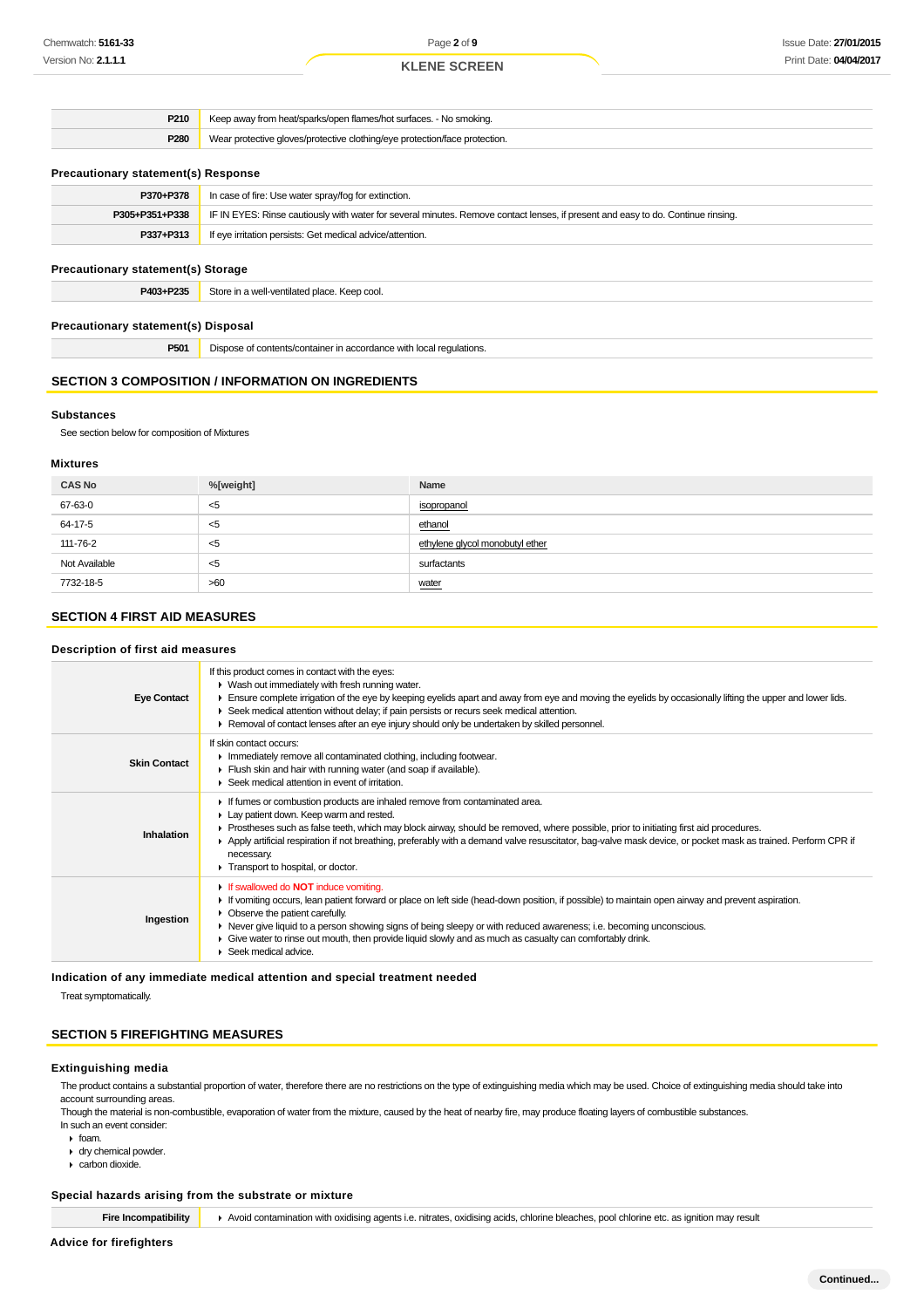| <b>Fire Fighting</b>         | Alert Fire Brigade and tell them location and nature of hazard.<br>• Wear breathing apparatus plus protective gloves.<br>▶ Prevent, by any means available, spillage from entering drains or water course.<br>• Use water delivered as a fine spray to control fire and cool adjacent area.<br>Avoid spraying water onto liquid pools.<br>• Do not approach containers suspected to be hot.<br>• Cool fire exposed containers with water spray from a protected location. |
|------------------------------|---------------------------------------------------------------------------------------------------------------------------------------------------------------------------------------------------------------------------------------------------------------------------------------------------------------------------------------------------------------------------------------------------------------------------------------------------------------------------|
| <b>Fire/Explosion Hazard</b> | • Combustible.<br>Slight fire hazard when exposed to heat or flame.<br>► Heating may cause expansion or decomposition leading to violent rupture of containers.<br>• On combustion, may emit toxic fumes of carbon monoxide (CO).<br>• May emit acrid smoke.<br>• Mists containing combustible materials may be explosive.<br>Combustion products include:<br>carbon dioxide (CO2)<br>other pyrolysis products typical of burning organic material.                       |
| <b>HAZCHEM</b>               | Not Applicable                                                                                                                                                                                                                                                                                                                                                                                                                                                            |

## **SECTION 6 ACCIDENTAL RELEASE MEASURES**

**Personal precautions, protective equipment and emergency procedures** See section 8

## **Environmental precautions**

See section 12

## **Methods and material for containment and cleaning up**

| <b>Minor Spills</b> | ▶ Remove all ignition sources.<br>$\triangleright$ Clean up all spills immediately.<br>Avoid breathing vapours and contact with skin and eyes.<br>$\triangleright$ Control personal contact with the substance, by using protective equipment.<br>• Contain and absorb spill with sand, earth, inert material or vermiculite.<br>$\triangleright$ Wipe up.<br>• Place in a suitable, labelled container for waste disposal. |
|---------------------|-----------------------------------------------------------------------------------------------------------------------------------------------------------------------------------------------------------------------------------------------------------------------------------------------------------------------------------------------------------------------------------------------------------------------------|
| <b>Major Spills</b> | Moderate hazard.<br>$\triangleright$ Clear area of personnel and move upwind.<br>Alert Fire Brigade and tell them location and nature of hazard.<br>▶ Wear breathing apparatus plus protective gloves.<br>• Prevent, by any means available, spillage from entering drains or water course.<br>• No smoking, naked lights or ignition sources.<br>Increase ventilation.                                                     |

Personal Protective Equipment advice is contained in Section 8 of the SDS.

## **SECTION 7 HANDLING AND STORAGE**

#### **Precautions for safe handling**

| Safe handling     | DO NOT allow clothing wet with material to stay in contact with skin<br>Avoid all personal contact, including inhalation.<br>• Wear protective clothing when risk of exposure occurs.<br>▶ Use in a well-ventilated area.<br>▶ Prevent concentration in hollows and sumps.<br>DO NOT enter confined spaces until atmosphere has been checked.<br>• DO NOT allow material to contact humans, exposed food or food utensils.<br>Avoid contact with incompatible materials. |
|-------------------|--------------------------------------------------------------------------------------------------------------------------------------------------------------------------------------------------------------------------------------------------------------------------------------------------------------------------------------------------------------------------------------------------------------------------------------------------------------------------|
| Other information | Store in original containers.<br>▶ Keep containers securely sealed.<br>• No smoking, naked lights or ignition sources.<br>Store in a cool, dry, well-ventilated area.<br>Store away from incompatible materials and foodstuff containers.<br>• Protect containers against physical damage and check regularly for leaks.<br>Observe manufacturer's storage and handling recommendations contained within this SDS.                                                       |
|                   |                                                                                                                                                                                                                                                                                                                                                                                                                                                                          |

## **Conditions for safe storage, including any incompatibilities**

| Suitable container      | Metal can or drum<br>• Packaging as recommended by manufacturer.<br>• Check all containers are clearly labelled and free from leaks. |
|-------------------------|--------------------------------------------------------------------------------------------------------------------------------------|
| Storage incompatibility | Avoid oxidising agents, acids, acid chlorides, acid anhydrides, chloroformates.<br>Avoid sodium or calcium hypochlorite.             |

## **SECTION 8 EXPOSURE CONTROLS / PERSONAL PROTECTION**

**Control parameters**

**OCCUPATIONAL EXPOSURE LIMITS (OEL)**

```
INGREDIENT DATA
```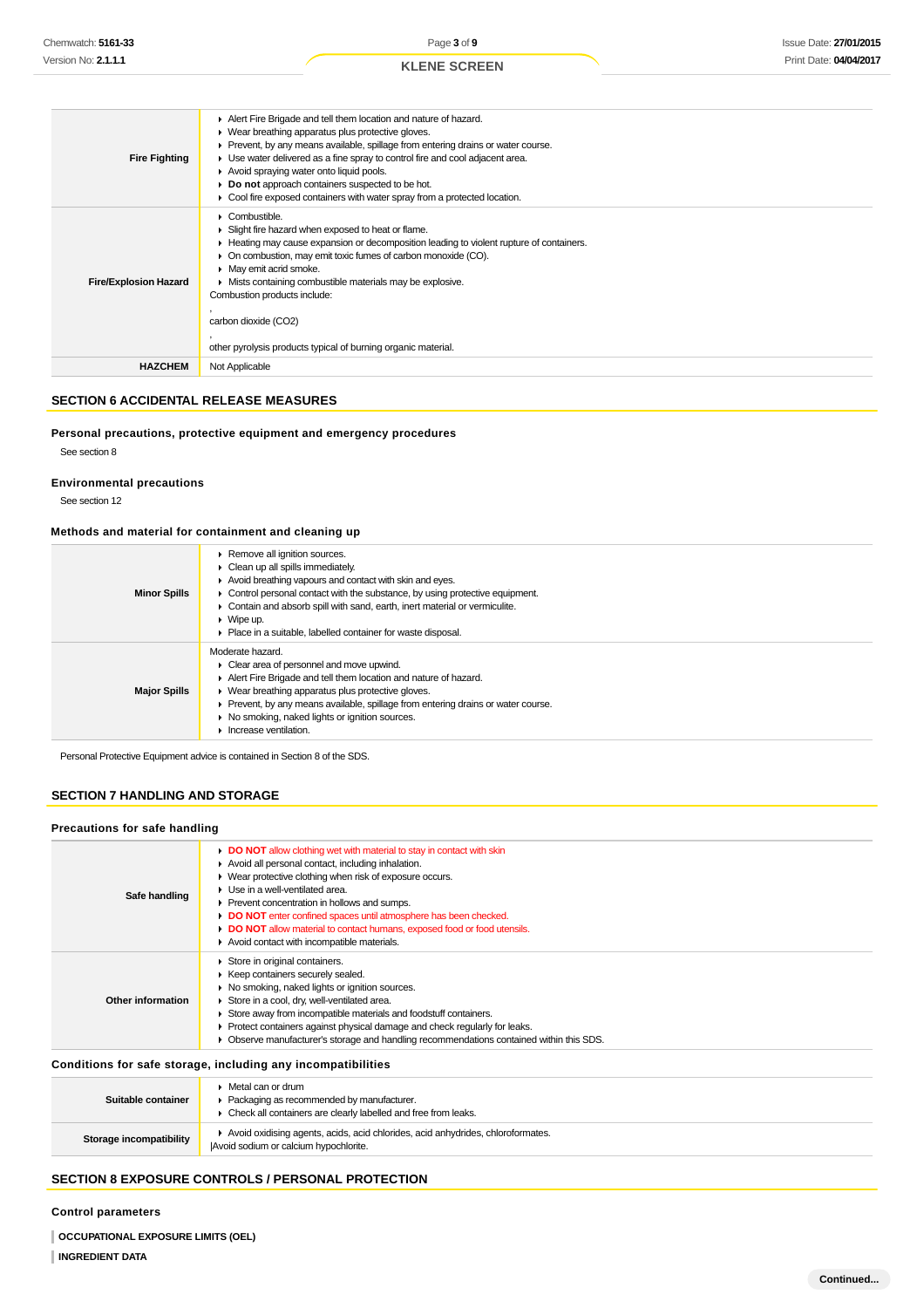| Source                              | Ingredient                                                                                                                                                                                                                                                                                                                                                                                                                                                                                                                                                                                                                                                                                                                                                                                                                                                                                                                                      | <b>Material name</b> | <b>TWA</b>          |                       | <b>STEL</b>                |                      | Peak          |        | <b>Notes</b>  |
|-------------------------------------|-------------------------------------------------------------------------------------------------------------------------------------------------------------------------------------------------------------------------------------------------------------------------------------------------------------------------------------------------------------------------------------------------------------------------------------------------------------------------------------------------------------------------------------------------------------------------------------------------------------------------------------------------------------------------------------------------------------------------------------------------------------------------------------------------------------------------------------------------------------------------------------------------------------------------------------------------|----------------------|---------------------|-----------------------|----------------------------|----------------------|---------------|--------|---------------|
| Australia Exposure Standards        | isopropanol                                                                                                                                                                                                                                                                                                                                                                                                                                                                                                                                                                                                                                                                                                                                                                                                                                                                                                                                     | Isopropyl alcohol    | 983 mg/m3 / 400 ppm |                       |                            | 1230 mg/m3 / 500 ppm | Not Available |        | Not Available |
| Australia Exposure Standards        | ethanol                                                                                                                                                                                                                                                                                                                                                                                                                                                                                                                                                                                                                                                                                                                                                                                                                                                                                                                                         | Ethyl alcohol        |                     | 1880 mg/m3 / 1000 ppm | Not Available              |                      | Not Available |        | Not Available |
| Australia Exposure Standards        | ethylene glycol monobutyl ether                                                                                                                                                                                                                                                                                                                                                                                                                                                                                                                                                                                                                                                                                                                                                                                                                                                                                                                 | 2-Butoxyethanol      | 96.9 mg/m3 / 20 ppm |                       |                            | 242 mg/m3 / 50 ppm   | Not Available |        | Sk            |
| <b>EMERGENCY LIMITS</b>             |                                                                                                                                                                                                                                                                                                                                                                                                                                                                                                                                                                                                                                                                                                                                                                                                                                                                                                                                                 |                      |                     |                       |                            |                      |               |        |               |
| Ingredient                          | <b>Material name</b>                                                                                                                                                                                                                                                                                                                                                                                                                                                                                                                                                                                                                                                                                                                                                                                                                                                                                                                            |                      |                     | TEEL-1                |                            | TEEL-2               |               | TEEL-3 |               |
| isopropanol                         | Isopropyl alcohol                                                                                                                                                                                                                                                                                                                                                                                                                                                                                                                                                                                                                                                                                                                                                                                                                                                                                                                               |                      |                     | 400 ppm               | 2000 ppm<br>12000 ppm      |                      |               |        |               |
| ethanol                             | Ethyl alcohol; (Ethanol)                                                                                                                                                                                                                                                                                                                                                                                                                                                                                                                                                                                                                                                                                                                                                                                                                                                                                                                        |                      |                     | Not Available         | Not Available<br>15000 ppm |                      |               |        |               |
| ethylene glycol monobutyl ether     | Butoxyethanol, 2-; (Glycol ether EB)                                                                                                                                                                                                                                                                                                                                                                                                                                                                                                                                                                                                                                                                                                                                                                                                                                                                                                            |                      |                     | 60 ppm                | 120 ppm<br>700 ppm         |                      |               |        |               |
| Ingredient                          | <b>Original IDLH</b>                                                                                                                                                                                                                                                                                                                                                                                                                                                                                                                                                                                                                                                                                                                                                                                                                                                                                                                            |                      |                     | <b>Revised IDLH</b>   |                            |                      |               |        |               |
| isopropanol                         | 12,000 ppm                                                                                                                                                                                                                                                                                                                                                                                                                                                                                                                                                                                                                                                                                                                                                                                                                                                                                                                                      |                      |                     | 2,000 [LEL] ppm       |                            |                      |               |        |               |
| ethanol                             | 15,000 ppm                                                                                                                                                                                                                                                                                                                                                                                                                                                                                                                                                                                                                                                                                                                                                                                                                                                                                                                                      |                      |                     | 3,300 [LEL] ppm       |                            |                      |               |        |               |
| ethylene glycol monobutyl ether     | 700 ppm                                                                                                                                                                                                                                                                                                                                                                                                                                                                                                                                                                                                                                                                                                                                                                                                                                                                                                                                         |                      |                     | 700 [Unch] ppm        |                            |                      |               |        |               |
| surfactants                         | Not Available                                                                                                                                                                                                                                                                                                                                                                                                                                                                                                                                                                                                                                                                                                                                                                                                                                                                                                                                   |                      |                     | Not Available         |                            |                      |               |        |               |
| water                               | Not Available                                                                                                                                                                                                                                                                                                                                                                                                                                                                                                                                                                                                                                                                                                                                                                                                                                                                                                                                   |                      |                     | Not Available         |                            |                      |               |        |               |
| <b>Exposure controls</b>            |                                                                                                                                                                                                                                                                                                                                                                                                                                                                                                                                                                                                                                                                                                                                                                                                                                                                                                                                                 |                      |                     |                       |                            |                      |               |        |               |
| Appropriate engineering<br>controls | Engineering controls are used to remove a hazard or place a barrier between the worker and the hazard. Well-designed engineering controls can be highly<br>effective in protecting workers and will typically be independent of worker interactions to provide this high level of protection.<br>The basic types of engineering controls are:<br>Process controls which involve changing the way a job activity or process is done to reduce the risk.<br>Enclosure and/or isolation of emission source which keeps a selected hazard "physically" away from the worker and ventilation that strategically "adds" and<br>"removes" air in the work environment. Ventilation can remove or dilute an air contaminant if designed properly. The design of a ventilation system must match<br>the particular process and chemical or contaminant in use.<br>Employers may need to use multiple types of controls to prevent employee overexposure. |                      |                     |                       |                            |                      |               |        |               |
| <b>Personal protection</b>          |                                                                                                                                                                                                                                                                                                                                                                                                                                                                                                                                                                                                                                                                                                                                                                                                                                                                                                                                                 |                      |                     |                       |                            |                      |               |        |               |
| Eye and face protection             | ▶ Safety glasses with side shields.<br>Chemical goggles.<br>► Contact lenses may pose a special hazard; soft contact lenses may absorb and concentrate irritants. A written policy document, describing the wearing of<br>lenses or restrictions on use, should be created for each workplace or task. This should include a review of lens absorption and adsorption for the class of<br>chemicals in use and an account of injury experience. Medical and first-aid personnel should be trained in their removal and suitable equipment should be<br>readily available. In the event of chemical exposure, begin eye irrigation immediately and remove contact lens as soon as practicable.                                                                                                                                                                                                                                                   |                      |                     |                       |                            |                      |               |        |               |
| <b>Skin protection</b>              | See Hand protection below                                                                                                                                                                                                                                                                                                                                                                                                                                                                                                                                                                                                                                                                                                                                                                                                                                                                                                                       |                      |                     |                       |                            |                      |               |        |               |
| Hands/feet protection               | ▶ Wear chemical protective gloves, e.g. PVC.<br>• Wear safety footwear or safety gumboots, e.g. Rubber<br>The selection of suitable gloves does not only depend on the material, but also on further marks of quality which vary from manufacturer to manufacturer. Where<br>the chemical is a preparation of several substances, the resistance of the glove material can not be calculated in advance and has therefore to be checked prior<br>to the application.<br>The exact break through time for substances has to be obtained from the manufacturer of the protective gloves and has to be observed when making a final<br>choice.<br>Personal hygiene is a key element of effective hand care. Gloves must only be worn on clean hands. After using gloves, hands should be washed and dried<br>thoroughly. Application of a non-perfumed moisturizer is recommended.                                                                 |                      |                     |                       |                            |                      |               |        |               |
| <b>Body protection</b>              | See Other protection below                                                                                                                                                                                                                                                                                                                                                                                                                                                                                                                                                                                                                                                                                                                                                                                                                                                                                                                      |                      |                     |                       |                            |                      |               |        |               |
| Other protection                    | • Overalls.<br>P.V.C. apron.<br>▶ Barrier cream.<br>▶ Skin cleansing cream.<br>$\blacktriangleright$ Eye wash unit.                                                                                                                                                                                                                                                                                                                                                                                                                                                                                                                                                                                                                                                                                                                                                                                                                             |                      |                     |                       |                            |                      |               |        |               |
| <b>Thermal hazards</b>              | Not Available                                                                                                                                                                                                                                                                                                                                                                                                                                                                                                                                                                                                                                                                                                                                                                                                                                                                                                                                   |                      |                     |                       |                            |                      |               |        |               |

## **Recommended material(s)**

**GLOVE SELECTION INDEX**

Glove selection is based on a modified presentation of the:

 **"Forsberg Clothing Performance Index".**

 The effect(s) of the following substance(s) are taken into account in the **computergenerated** selection: KLENE SCREEN

| <b>Material</b>   | <b>CPI</b> |
|-------------------|------------|
| <b>NEOPRENE</b>   | B          |
| <b>BUTYL</b>      | C          |
| NAT+NEOPR+NITRILE | C          |
| NATURAL RUBBER    | C          |
| NATURAL+NEOPRENE  | C          |
| <b>NITRILE</b>    | C          |

## **Respiratory protection**

Type A Filter of sufficient capacity. (AS/NZS 1716 & 1715, EN 143:2000 & 149:2001, ANSI Z88 or national equivalent)

Where the concentration of gas/particulates in the breathing zone, approaches or exceeds the "Exposure Standard" (or ES), respiratory protection is required. Degree of protection varies with both face-piece and Class of filter; the nature of protection varies with Type of filter.

| <b>Required Minimum</b><br><b>Protection Factor</b> | <b>Half-Face</b><br>Respirator | <b>Full-Face</b><br>Respirator | <b>Powered Air</b><br>Respirator |
|-----------------------------------------------------|--------------------------------|--------------------------------|----------------------------------|
| up to $5 \times ES$                                 | A-AUS / Class 1                | -                              | A-PAPR-AUS /<br>Class 1          |
| up to $25 \times ES$                                | Air-line*                      | $A-2$                          | A-PAPR-2                         |
| up to $50 \times ES$                                | ۰                              | $A-3$                          | ۰                                |
| $50+ x ES$                                          | ۰                              | Air-line**                     | ۰                                |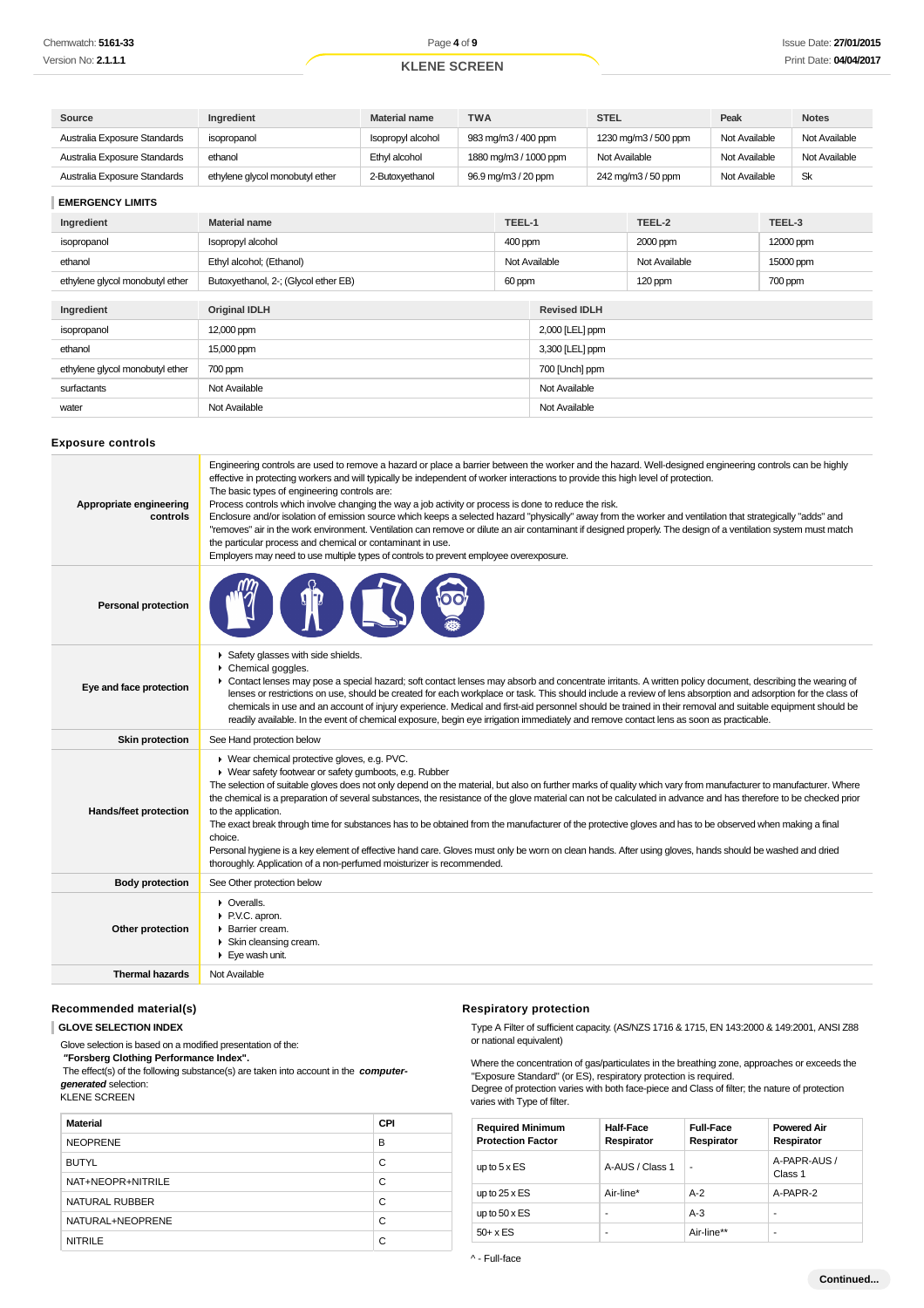| NITRILE+PVC                 | С     |
|-----------------------------|-------|
| PE/EVAL/PE                  | C     |
| <b>PVA</b>                  | C     |
| <b>PVC</b>                  | C     |
| SARANEX-23                  | С     |
| <b>VITON</b>                | C     |
| ##ethylene glycol monobutyl | ether |

A(All classes) = Organic vapours, B AUS or B1 = Acid gasses, B2 = Acid gas or hydrogen cyanide(HCN), B3 = Acid gas or hydrogen cyanide(HCN), E = Sulfur dioxide(SO2), G = Agricultural chemicals,  $K =$  Ammonia(NH3), Hg = Mercury, NO = Oxides of nitrogen, MB = Methyl bromide, AX = Low boiling point organic compounds(below 65 degC)

Cartridge respirators should never be used for emergency ingress or in areas of unknown vapour concentrations or oxygen content. The wearer must be warned to leave the contaminated area immediately on detecting any odours through the respirator. The odour may indicate that the mask is not functioning properly, that the vapour concentration is too high, or that the mask is not properly fitted. Because of these limitations, only restricted use of cartridge respirators is considered appropriate.

\* CPI - Chemwatch Performance Index

A: Best Selection

B: Satisfactory; may degrade after 4 hours continuous immersion

C: Poor to Dangerous Choice for other than short term immersion

**NOTE**: As a series of factors will influence the actual performance of the glove, a final selection must be based on detailed observation. -

\* Where the glove is to be used on a short term, casual or infrequent basis, factors such as

"feel" or convenience (e.g. disposability), may dictate a choice of gloves which might otherwise be unsuitable following long-term or frequent use. A qualified practitioner should be consulted.

## **SECTION 9 PHYSICAL AND CHEMICAL PROPERTIES**

#### **Information on basic physical and chemical properties**

| Appearance                                      | Clear coloured liquid with a floral powdery odour; mixes with water. |                                                   |                |
|-------------------------------------------------|----------------------------------------------------------------------|---------------------------------------------------|----------------|
|                                                 |                                                                      |                                                   |                |
| <b>Physical state</b>                           | Liquid                                                               | Relative density (Water = $1$ )                   | Not Available  |
| Odour                                           | Not Available                                                        | <b>Partition coefficient</b><br>n-octanol / water | Not Available  |
| <b>Odour threshold</b>                          | Not Available                                                        | Auto-ignition temperature<br>$(^{\circ}C)$        | Not Available  |
| pH (as supplied)                                | $6.5 - 7.5$                                                          | Decomposition<br>temperature                      | Not Available  |
| Melting point / freezing<br>point (°C)          | Not Available                                                        | <b>Viscosity (cSt)</b>                            | Not Available  |
| Initial boiling point and<br>boiling range (°C) | ~100                                                                 | Molecular weight (g/mol)                          | Not Applicable |
| Flash point (°C)                                | $>65$                                                                | <b>Taste</b>                                      | Not Available  |
| <b>Evaporation rate</b>                         | Not Available                                                        | <b>Explosive properties</b>                       | Not Available  |
| Flammability                                    | Combustible.                                                         | <b>Oxidising properties</b>                       | Not Available  |
| Upper Explosive Limit (%)                       | Not Applicable                                                       | Surface Tension (dyn/cm or<br>$mN/m$ )            | Not Available  |
| Lower Explosive Limit (%)                       | Not Applicable                                                       | <b>Volatile Component (%vol)</b>                  | Not Available  |
| Vapour pressure (kPa)                           | Not Available                                                        | Gas group                                         | Not Available  |
| Solubility in water (g/L)                       | Miscible                                                             | pH as a solution (1%)                             | Not Available  |
| Vapour density (Air = 1)                        | Not Available                                                        | VOC g/L                                           | 121.03         |

## **SECTION 10 STABILITY AND REACTIVITY**

| Reactivity                            | See section 7                                                                                                                        |
|---------------------------------------|--------------------------------------------------------------------------------------------------------------------------------------|
| <b>Chemical stability</b>             | • Unstable in the presence of incompatible materials.<br>▶ Product is considered stable.<br>Hazardous polymerisation will not occur. |
| Possibility of hazardous<br>reactions | See section 7                                                                                                                        |
| <b>Conditions to avoid</b>            | See section 7                                                                                                                        |
| Incompatible materials                | See section 7                                                                                                                        |
| Hazardous decomposition<br>products   | See section 5                                                                                                                        |

## **SECTION 11 TOXICOLOGICAL INFORMATION**

#### **Information on toxicological effects**

| <b>Inhaled</b>      | Not normally a hazard due to non-volatile nature of product<br>The material is not thought to produce adverse health effects or irritation of the respiratory tract (as classified by EC Directives using animal models).<br>Nevertheless, good hygiene practice requires that exposure be kept to a minimum and that suitable control measures be used in an occupational setting. |
|---------------------|-------------------------------------------------------------------------------------------------------------------------------------------------------------------------------------------------------------------------------------------------------------------------------------------------------------------------------------------------------------------------------------|
| Ingestion           | Considered an unlikely route of entry in commercial/industrial environments<br>Accidental ingestion of the material may be damaging to the health of the individual.                                                                                                                                                                                                                |
| <b>Skin Contact</b> | Skin contact is not thought to have harmful health effects (as classified under EC Directives); the material may still produce health damage following entry<br>through wounds, lesions or abrasions.<br>Open cuts, abraded or irritated skin should not be exposed to this material                                                                                                |
| Eye                 | This material can cause eye irritation and damage in some persons.                                                                                                                                                                                                                                                                                                                  |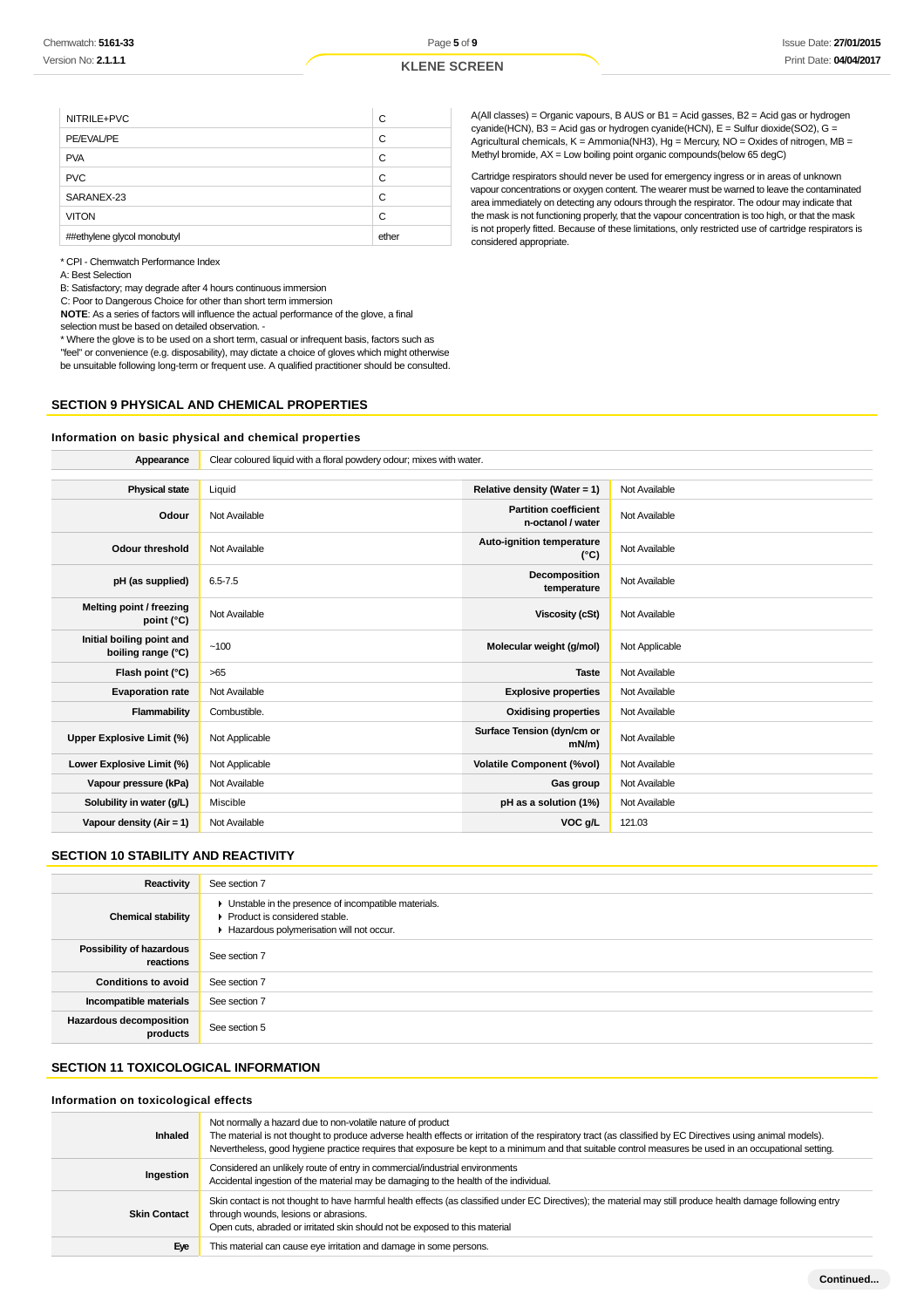| Chronic                                          | Principal routes of exposure are by accidental skin and eye contact and by inhalation of vapours especially at higher temperatures.<br>There is limited evidence that, skin contact with this product is more likely to cause a sensitisation reaction in some persons compared to the general<br>population.<br>As with any chemical product, contact with unprotected bare skin; inhalation of vapour, mist or dust in work place atmosphere; or ingestion in any form, should<br>be avoided by observing good occupational work practice.                                                                                                                                                                                                                                                                                                                                                                                                                                                                                                                                                                                                                                                                                                                                                                                                                                                                                                                                                                                                                                                                                                                                                                                                                                                                                                                                                                                                                                                                                                                                                                                                                                                                          |                                                                                                                                                               |  |  |  |
|--------------------------------------------------|-----------------------------------------------------------------------------------------------------------------------------------------------------------------------------------------------------------------------------------------------------------------------------------------------------------------------------------------------------------------------------------------------------------------------------------------------------------------------------------------------------------------------------------------------------------------------------------------------------------------------------------------------------------------------------------------------------------------------------------------------------------------------------------------------------------------------------------------------------------------------------------------------------------------------------------------------------------------------------------------------------------------------------------------------------------------------------------------------------------------------------------------------------------------------------------------------------------------------------------------------------------------------------------------------------------------------------------------------------------------------------------------------------------------------------------------------------------------------------------------------------------------------------------------------------------------------------------------------------------------------------------------------------------------------------------------------------------------------------------------------------------------------------------------------------------------------------------------------------------------------------------------------------------------------------------------------------------------------------------------------------------------------------------------------------------------------------------------------------------------------------------------------------------------------------------------------------------------------|---------------------------------------------------------------------------------------------------------------------------------------------------------------|--|--|--|
| <b>KLENE SCREEN</b>                              | <b>TOXICITY</b><br>Not Available                                                                                                                                                                                                                                                                                                                                                                                                                                                                                                                                                                                                                                                                                                                                                                                                                                                                                                                                                                                                                                                                                                                                                                                                                                                                                                                                                                                                                                                                                                                                                                                                                                                                                                                                                                                                                                                                                                                                                                                                                                                                                                                                                                                      | <b>IRRITATION</b><br>Not Available                                                                                                                            |  |  |  |
| isopropanol                                      | <b>TOXICITY</b><br>Dermal (rabbit) LD50: 12792 mg/kg <sup>[1]</sup><br>Inhalation (rat) LC50: 72.6 mg/L/4hr <sup>[2]</sup><br>Oral (rat) LD50: 5000 mg/kg <sup>[2]</sup>                                                                                                                                                                                                                                                                                                                                                                                                                                                                                                                                                                                                                                                                                                                                                                                                                                                                                                                                                                                                                                                                                                                                                                                                                                                                                                                                                                                                                                                                                                                                                                                                                                                                                                                                                                                                                                                                                                                                                                                                                                              | <b>IRRITATION</b><br>Eye (rabbit): 10 mg - moderate<br>Eye (rabbit): 100 mg - SEVERE<br>Eye (rabbit): 100mg/24hr-moderate<br>Skin (rabbit): 500 mg - mild     |  |  |  |
| ethanol                                          | <b>TOXICITY</b><br>Dermal (rabbit) LD50: 17100 mg/kg <sup>[1]</sup><br>Inhalation (rat) LC50: 64000 ppm/4hr <sup>[2]</sup><br>Oral (rat) LD50: >1187-2769 mg/kg <sup>[1]</sup>                                                                                                                                                                                                                                                                                                                                                                                                                                                                                                                                                                                                                                                                                                                                                                                                                                                                                                                                                                                                                                                                                                                                                                                                                                                                                                                                                                                                                                                                                                                                                                                                                                                                                                                                                                                                                                                                                                                                                                                                                                        | <b>IRRITATION</b><br>Eye (rabbit): 500 mg SEVERE<br>Eye (rabbit):100mg/24hr-moderate<br>Skin (rabbit):20 mg/24hr-moderate<br>Skin (rabbit):400 mg (open)-mild |  |  |  |
| ethylene glycol monobutyl<br>ether               | <b>TOXICITY</b><br>dermal (rat) LD50: >2000 mg/kg <sup>[1]</sup><br>Inhalation (rat) LC50: 450 ppm/4hr <sup>[2]</sup><br>Oral (rat) LD50: 250 mg/kg <sup>[2]</sup>                                                                                                                                                                                                                                                                                                                                                                                                                                                                                                                                                                                                                                                                                                                                                                                                                                                                                                                                                                                                                                                                                                                                                                                                                                                                                                                                                                                                                                                                                                                                                                                                                                                                                                                                                                                                                                                                                                                                                                                                                                                    | <b>IRRITATION</b><br>Eye (rabbit): 100 mg SEVERE<br>Eye (rabbit): 100 mg/24h-moderate<br>Skin (rabbit): 500 mg, open; mild                                    |  |  |  |
| water                                            | <b>TOXICITY</b><br>Oral (rat) LD50: >90000 mg/kg <sup>[2]</sup>                                                                                                                                                                                                                                                                                                                                                                                                                                                                                                                                                                                                                                                                                                                                                                                                                                                                                                                                                                                                                                                                                                                                                                                                                                                                                                                                                                                                                                                                                                                                                                                                                                                                                                                                                                                                                                                                                                                                                                                                                                                                                                                                                       | <b>IRRITATION</b><br>Not Available                                                                                                                            |  |  |  |
| Legend:                                          | 1. Value obtained from Europe ECHA Registered Substances - Acute toxicity 2.* Value obtained from manufacturer's SDS. Unless otherwise specified data<br>extracted from RTECS - Register of Toxic Effect of chemical Substances                                                                                                                                                                                                                                                                                                                                                                                                                                                                                                                                                                                                                                                                                                                                                                                                                                                                                                                                                                                                                                                                                                                                                                                                                                                                                                                                                                                                                                                                                                                                                                                                                                                                                                                                                                                                                                                                                                                                                                                       |                                                                                                                                                               |  |  |  |
| <b>ISOPROPANOL</b>                               | Isopropanol is irritating to the eyes, nose and throat but generally not to the skin. Prolonged high dose exposure may also produce depression of the central<br>nervous system and drowsiness. Few have reported skin irritation. It can be absorbed from the skin or when inhaled. Intentional swallowing is common<br>particularly among alcoholics or suicide victims and also leads to fainting, breathing difficulty, nausea, vomiting and headache. In the absence of<br>unconsciousness, recovery usually occurred. Repeated doses may damage the kidneys.<br>The substance is classified by IARC as Group 3:<br><b>NOT</b> classifiable as to its carcinogenicity to humans.<br>Evidence of carcinogenicity may be inadequate or limited in animal testing.                                                                                                                                                                                                                                                                                                                                                                                                                                                                                                                                                                                                                                                                                                                                                                                                                                                                                                                                                                                                                                                                                                                                                                                                                                                                                                                                                                                                                                                  |                                                                                                                                                               |  |  |  |
| <b>ETHYLENE GLYCOL</b><br><b>MONOBUTYL ETHER</b> | The material may produce severe irritation to the eye causing pronounced inflammation. Repeated or prolonged exposure to irritants may produce<br>conjunctivitis.<br>For ethylene glycol monoalkyl ethers and their acetates (EGMAEs):<br>Typical members of this category are ethylene glycol propylene ether (EGPE), ethylene glycol butyl ether (EGBE) and ethylene glycol hexyl ether (EGHE) and<br>their acetates.<br>EGMAEs are substrates for alcohol dehydrogenase isozyme ADH-3, which catalyzes the conversion of their terminal alcohols to aldehydes (which are<br>transient metabolites). Further, rapid conversion of the aldehydes by aldehyde dehydrogenase produces alkoxyacetic acids, which are the predominant urinary<br>metabolites of mono substituted glycol ethers.<br>Acute Toxicity: Oral LD50 values in rats for all category members range from 739 (EGHE) to 3089 mg/kg bw (EGPE), with values increasing with decreasing<br>molecular weight. Four to six hour acute inhalation toxicity studies were conducted for these chemicals in rats at the highest vapour concentrations practically<br>achievable. Values range from LC0 > 85 ppm (508 mg/m3) for EGHE, LC50 > 400ppm (2620 mg/m3) for EGBEA to LC50 > 2132 ppm (9061 mg/m3) for<br>EGPE. No lethality was observed for any of these materials under these conditions.<br>Exposure of pregnant rats to ethylene glycol monobutyl ether (2-butoxyethanol) at 100 ppm or rabbits at 200 ppm during organogenesis resulted in maternal<br>toxicity and embryotoxicity including a decreased number of viable implantations per litter. Slight foetoxicity in the form of poorly ossified or unossified skeletal<br>elements was also apparent in rats. Teratogenic effects were not observed in other species.<br>At least one researcher has stated that the reproductive effects were less than that of other monoalkyl ethers of ethylene glycol.<br>Chronic exposure may cause anaemia, macrocytosis, abnormally large red cells and abnormal red cell fragility.<br>Exposure of male and female rats and mice for 14 weeks to 2 years produced a regenerative haemolytic anaemia and subsequent effects on the haemopoietic |                                                                                                                                                               |  |  |  |

system in rats and mice. In addition, 2-butoxyethanol exposures caused increases in the incidence of neoplasms and nonneoplastic lesions (1). For ethylene glycol:

Ethylene glycol is quickly and extensively absorbed through the gastrointestinal tract. Limited information suggests that it is also absorbed through the respiratory tract; dermal absorption is apparently slow. Following absorption, ethylene glycol is distributed throughout the body according to total body water. In most mammalian species, including humans, ethylene glycol is initially metabolised by alcohol.

dehydrogenase to form glycolaldehyde, which is rapidly converted to glycolic acid and glyoxal by aldehyde oxidase and aldehyde dehydrogenase. These metabolites are oxidised to glyoxylate; glyoxylate may be further metabolised to formic acid, oxalic acid, and glycine. Breakdown of both glycine and formic acid can generate CO2, which is one of the major elimination products of ethylene glycol. NOTE: Changes in kidney, liver, spleen and lungs are observed in animals exposed to high concentrations of this substance by all routes. \*\* ASCC (NZ) SDS

## **WATER** No significant acute toxicological data identified in literature search. **ISOPROPANOL & ETHANOL & ETHYLENE GLYCOL MONOBUTYL**

**ETHER**

The material may cause skin irritation after prolonged or repeated exposure and may produce on contact skin redness, swelling, the production of vesicles, scaling and thickening of the skin.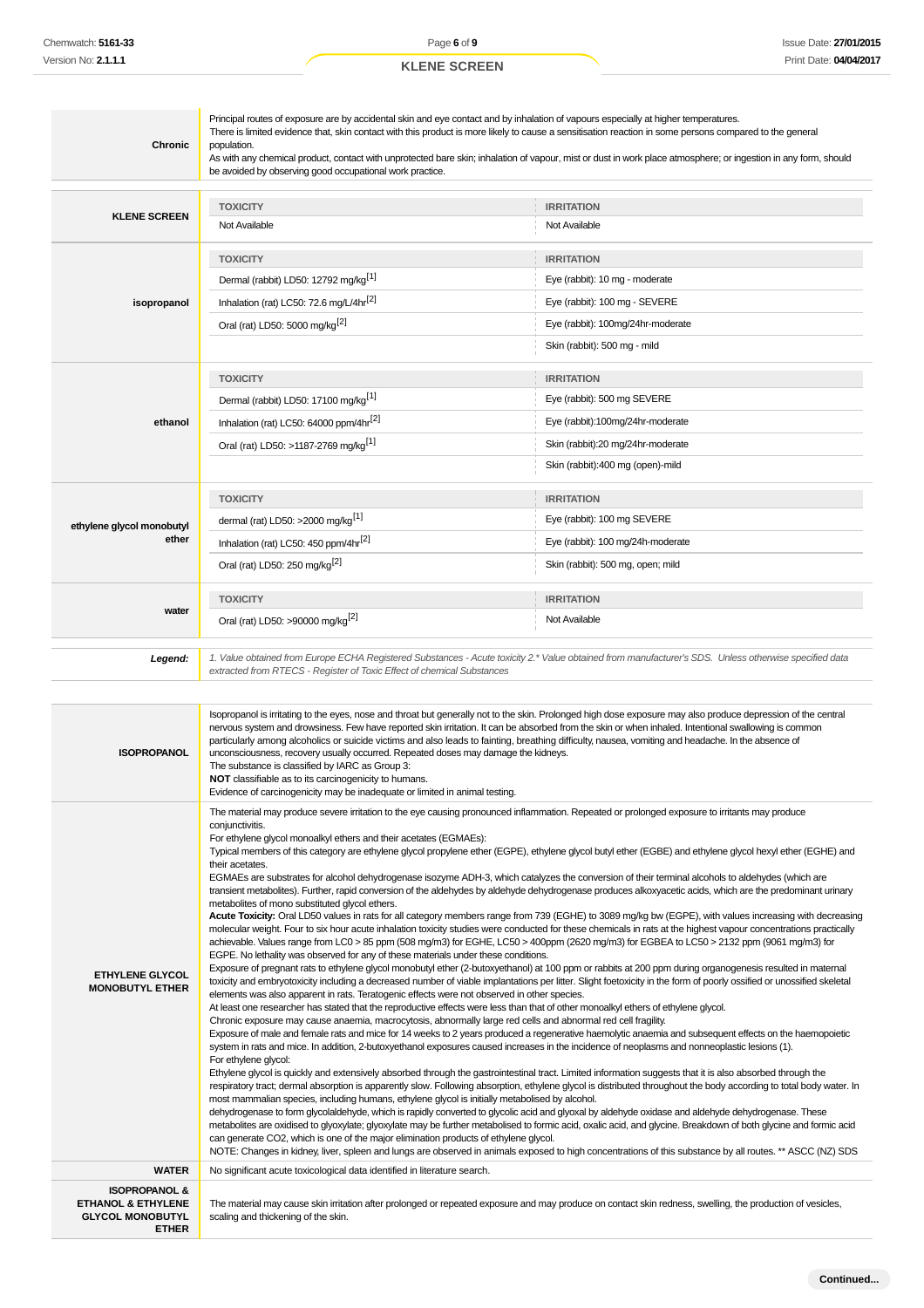| <b>Acute Toxicity</b>                       | ∾                   | Carcinogenicity                 | $\circ$                                                                                  |
|---------------------------------------------|---------------------|---------------------------------|------------------------------------------------------------------------------------------|
| <b>Skin Irritation/Corrosion</b>            | $\circ$             | Reproductivity                  | $\circ$                                                                                  |
| <b>Serious Eye</b><br>Damage/Irritation     |                     | <b>STOT - Single Exposure</b>   | $\circ$                                                                                  |
| <b>Respiratory or Skin</b><br>sensitisation | $\circlearrowright$ | <b>STOT - Repeated Exposure</b> | $\circ$                                                                                  |
| <b>Mutagenicity</b>                         | N                   | <b>Aspiration Hazard</b>        | $\circ$                                                                                  |
|                                             |                     | Legend:                         | $\blacktriangleright$ - Data available but does not fill the criteria for classification |

 $\blacktriangleright$  – Data available to make classification  $\bigcirc$  – Data Not Available to make classification

## **SECTION 12 ECOLOGICAL INFORMATION**

## **Toxicity**

| Ingredient                         | Endpoint                                                                                                                                                                                                                                                                                                                                                                                        | <b>Test Duration (hr)</b> | <b>Species</b>                | Value         | Source         |
|------------------------------------|-------------------------------------------------------------------------------------------------------------------------------------------------------------------------------------------------------------------------------------------------------------------------------------------------------------------------------------------------------------------------------------------------|---------------------------|-------------------------------|---------------|----------------|
| isopropanol                        | <b>LC50</b>                                                                                                                                                                                                                                                                                                                                                                                     | 96                        | Fish                          | 183.844mg/L   | 3              |
| isopropanol                        | <b>EC50</b>                                                                                                                                                                                                                                                                                                                                                                                     | 48                        | Crustacea                     | 12500mg/L     | 5              |
| isopropanol                        | <b>EC50</b>                                                                                                                                                                                                                                                                                                                                                                                     | 96                        | Algae or other aquatic plants | 993.232mg/L   | 3              |
| isopropanol                        | EC50                                                                                                                                                                                                                                                                                                                                                                                            | 384                       | Crustacea                     | 42.389mg/L    | 3              |
| isopropanol                        | <b>NOEC</b>                                                                                                                                                                                                                                                                                                                                                                                     | 5760                      | Fish                          | $0.02$ mg/L   | 4              |
| ethanol                            | <b>LC50</b>                                                                                                                                                                                                                                                                                                                                                                                     | 96                        | Fish                          | 42mg/L        | 4              |
| ethanol                            | <b>EC50</b>                                                                                                                                                                                                                                                                                                                                                                                     | 48                        | Crustacea                     | 2mg/L         | 4              |
| ethanol                            | <b>EC50</b>                                                                                                                                                                                                                                                                                                                                                                                     | 96                        | Algae or other aquatic plants | 17.921mg/L    | 4              |
| ethanol                            | <b>EC50</b>                                                                                                                                                                                                                                                                                                                                                                                     | 24                        | Algae or other aquatic plants | 0.0129024mg/L | 4              |
| ethanol                            | <b>NOEC</b>                                                                                                                                                                                                                                                                                                                                                                                     | 2016                      | Fish                          | 0.000375mg/L  | 4              |
| ethylene glycol monobutyl<br>ether | LC50                                                                                                                                                                                                                                                                                                                                                                                            | 96                        | Fish                          | 222.042mg/L   | 3              |
| ethylene glycol monobutyl<br>ether | <b>EC50</b>                                                                                                                                                                                                                                                                                                                                                                                     | 48                        | Crustacea                     | >1000mg/L     | $\overline{4}$ |
| ethylene glycol monobutyl<br>ether | <b>EC50</b>                                                                                                                                                                                                                                                                                                                                                                                     | 96                        | Algae or other aquatic plants | 1081.644mg/L  | 3              |
| ethylene glycol monobutyl<br>ether | <b>EC50</b>                                                                                                                                                                                                                                                                                                                                                                                     | 384                       | Crustacea                     | 51.539mg/L    | 3              |
| ethylene glycol monobutyl<br>ether | <b>NOEC</b>                                                                                                                                                                                                                                                                                                                                                                                     | 96                        | Crustacea                     | 1000mg/L      | 4              |
| Legend:                            | Extracted from 1. IUCLID Toxicity Data 2. Europe ECHA Registered Substances - Ecotoxicological Information - Aquatic Toxicity 3. EPIWIN Suite V3.12<br>(QSAR) - Aquatic Toxicity Data (Estimated) 4. US EPA, Ecotox database - Aquatic Toxicity Data 5. ECETOC Aquatic Hazard Assessment Data 6. NITE<br>(Japan) - Bioconcentration Data 7. METI (Japan) - Bioconcentration Data 8. Vendor Data |                           |                               |               |                |

**DO NOT** discharge into sewer or waterways.

## **Persistence and degradability**

| Ingredient                      | Persistence: Water/Soil       | Persistence: Air              |
|---------------------------------|-------------------------------|-------------------------------|
| isopropanol                     | LOW (Half-life $= 14$ days)   | LOW (Half-life $=$ 3 days)    |
| ethanol                         | LOW (Half-life $= 2.17$ days) | LOW (Half-life $= 5.08$ days) |
| ethylene glycol monobutyl ether | LOW (Half-life $=$ 56 days)   | LOW (Half-life $= 1.37$ days) |
| water                           | <b>LOW</b>                    | <b>LOW</b>                    |

## **Bioaccumulative potential**

| Ingredient                      | <b>Bioaccumulation</b>  |
|---------------------------------|-------------------------|
| isopropanol                     | LOW (LogKOW = $0.05$ )  |
| ethanol                         | LOW (LogKOW = $-0.31$ ) |
| ethylene glycol monobutyl ether | LOW (BCF = $2.51$ )     |
| water                           | LOW (LogKOW = $-1.38$ ) |

## **Mobility in soil**

| Ingredient                      | <b>Mobility</b>      |
|---------------------------------|----------------------|
| isopropanol                     | $HIGH (KOC = 1.06)$  |
| ethanol                         | $HIGH (KOC = 1)$     |
| ethylene glycol monobutyl ether | $HIGH (KOC = 1)$     |
| water                           | LOW ( $KOC = 14.3$ ) |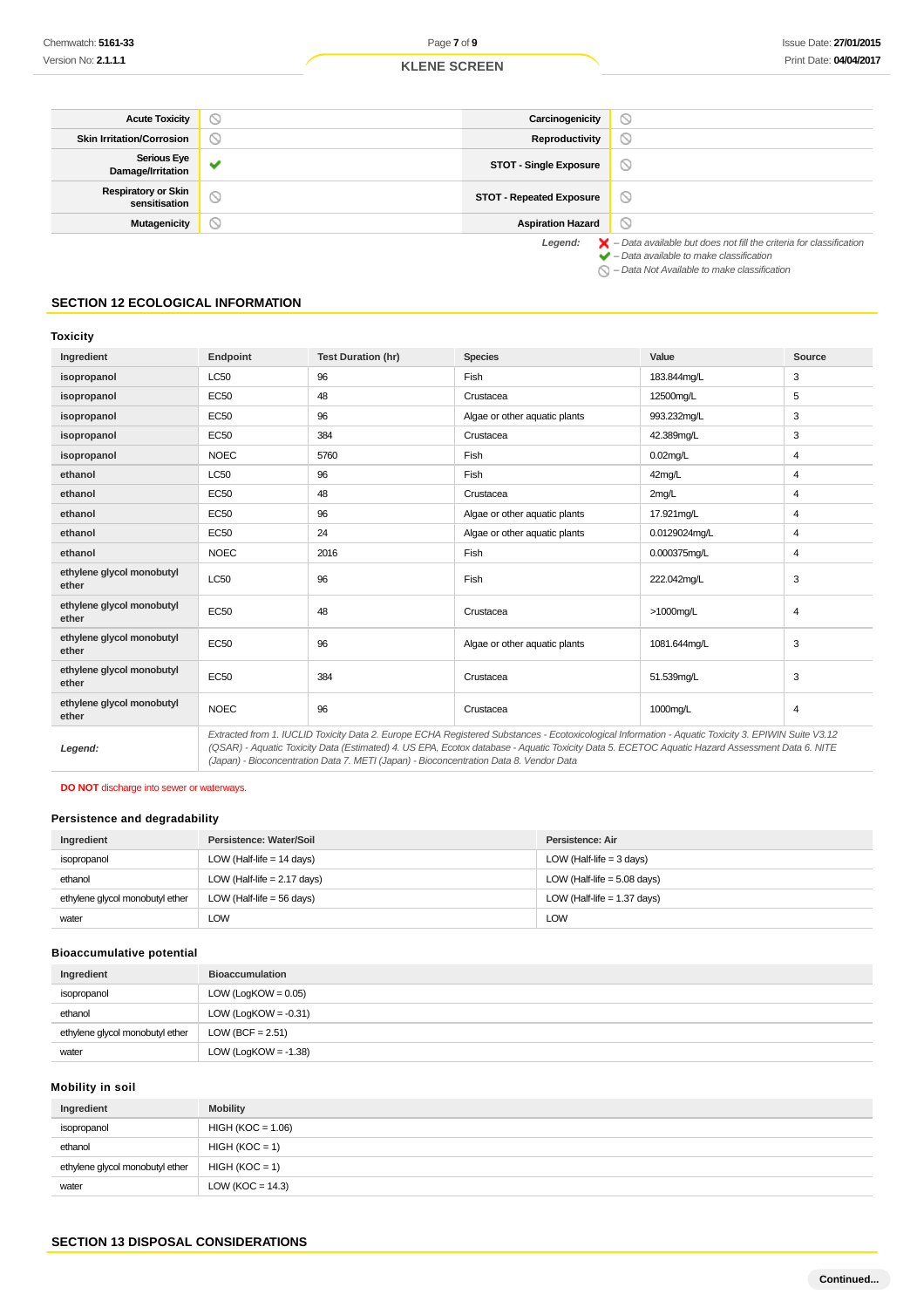#### **Waste treatment methods**

|                            | Legislation addressing waste disposal requirements may differ by country, state and/ or territory. Each user must refer to laws operating in their area. In some     |  |
|----------------------------|----------------------------------------------------------------------------------------------------------------------------------------------------------------------|--|
|                            | areas, certain wastes must be tracked.                                                                                                                               |  |
|                            | A Hierarchy of Controls seems to be common - the user should investigate:<br>$\triangleright$ Reduction<br>$\triangleright$ Reuse                                    |  |
|                            |                                                                                                                                                                      |  |
|                            |                                                                                                                                                                      |  |
|                            | $\triangleright$ Recycling                                                                                                                                           |  |
|                            | • Disposal (if all else fails)                                                                                                                                       |  |
|                            | This material may be recycled if unused, or if it has not been contaminated so as to make it unsuitable for its intended use. If it has been contaminated, it may be |  |
| <b>Product / Packaging</b> | possible to reclaim the product by filtration, distillation or some other means. Shelf life considerations should also be applied in making decisions of this type.  |  |
| disposal                   | Note that properties of a material may change in use, and recycling or reuse may not always be appropriate.                                                          |  |
|                            | DO NOT allow wash water from cleaning or process equipment to enter drains.                                                                                          |  |
|                            | It may be necessary to collect all wash water for treatment before disposal.                                                                                         |  |
|                            | In all cases disposal to sewer may be subject to local laws and regulations and these should be considered first.                                                    |  |
|                            | • Where in doubt contact the responsible authority.                                                                                                                  |  |
|                            | Recycle wherever possible or consult manufacturer for recycling options.                                                                                             |  |
|                            | • Consult State Land Waste Authority for disposal.                                                                                                                   |  |
|                            | Bury or incinerate residue at an approved site.                                                                                                                      |  |
|                            | Recycle containers if possible, or dispose of in an authorised landfill.                                                                                             |  |

## **SECTION 14 TRANSPORT INFORMATION**

## **Labels Required**

| COMBUSTIBLE LIQUID      | COMBUSTIBLE LIQUID, regulated for storage purposes only |
|-------------------------|---------------------------------------------------------|
| <b>Marine Pollutant</b> | NO                                                      |
| <b>HAZCHEM</b>          | Not Applicable                                          |

## **Land transport (ADG): NOT REGULATED FOR TRANSPORT OF DANGEROUS GOODS**

**Air transport (ICAO-IATA / DGR): NOT REGULATED FOR TRANSPORT OF DANGEROUS GOODS**

**Sea transport (IMDG-Code / GGVSee): NOT REGULATED FOR TRANSPORT OF DANGEROUS GOODS**

## **Transport in bulk according to Annex II of MARPOL and the IBC code**

Not Applicable

#### **SECTION 15 REGULATORY INFORMATION**

#### **Safety, health and environmental regulations / legislation specific for the substance or mixture**

| <b>ISOPROPANOL(67-63-0) IS FOUND ON THE FOLLOWING REGULATORY LISTS</b> |                                                   |
|------------------------------------------------------------------------|---------------------------------------------------|
| Australia Exposure Standards                                           | Australia Inventory of Chemical Substances (AICS) |

| Australia Hazardous Substances Information System - Consolidated Lists |  |
|------------------------------------------------------------------------|--|
| ETHANOL(64-17-5) IS FOUND ON THE FOLLOWING REGULATORY LISTS            |  |

Australia Exposure Standards

Australia Hazardous Substances Information System - Consolidated Lists

## **ETHYLENE GLYCOL MONOBUTYL ETHER(111-76-2) IS FOUND ON THE FOLLOWING REGULATORY LISTS**

Australia Exposure Standards

Australia Hazardous Substances Information System - Consolidated Lists

## **WATER(7732-18-5) IS FOUND ON THE FOLLOWING REGULATORY LISTS**

Australia Inventory of Chemical Substances (AICS)

| <b>National Inventory</b>               | <b>Status</b>                                                                                                                                                                              |
|-----------------------------------------|--------------------------------------------------------------------------------------------------------------------------------------------------------------------------------------------|
| Australia - AICS                        | Y                                                                                                                                                                                          |
| Canada - DSL                            | Y                                                                                                                                                                                          |
| Canada - NDSL                           | N (ethanol; water; isopropanol; ethylene glycol monobutyl ether)                                                                                                                           |
| China - IECSC                           | Y                                                                                                                                                                                          |
| Europe - EINEC / ELINCS /<br><b>NLP</b> | Y                                                                                                                                                                                          |
| Japan - ENCS                            | N (water)                                                                                                                                                                                  |
| Korea - KECI                            | Y                                                                                                                                                                                          |
| New Zealand - NZIoC                     | Y                                                                                                                                                                                          |
| Philippines - PICCS                     | Y                                                                                                                                                                                          |
| USA - TSCA                              | Y                                                                                                                                                                                          |
| Legend:                                 | $Y = All$ ingredients are on the inventory<br>N = Not determined or one or more ingredients are not on the inventory and are not exempt from listing(see specific ingredients in brackets) |

Australia Inventory of Chemical Substances (AICS)

Australia Inventory of Chemical Substances (AICS)

## **SECTION 16 OTHER INFORMATION**